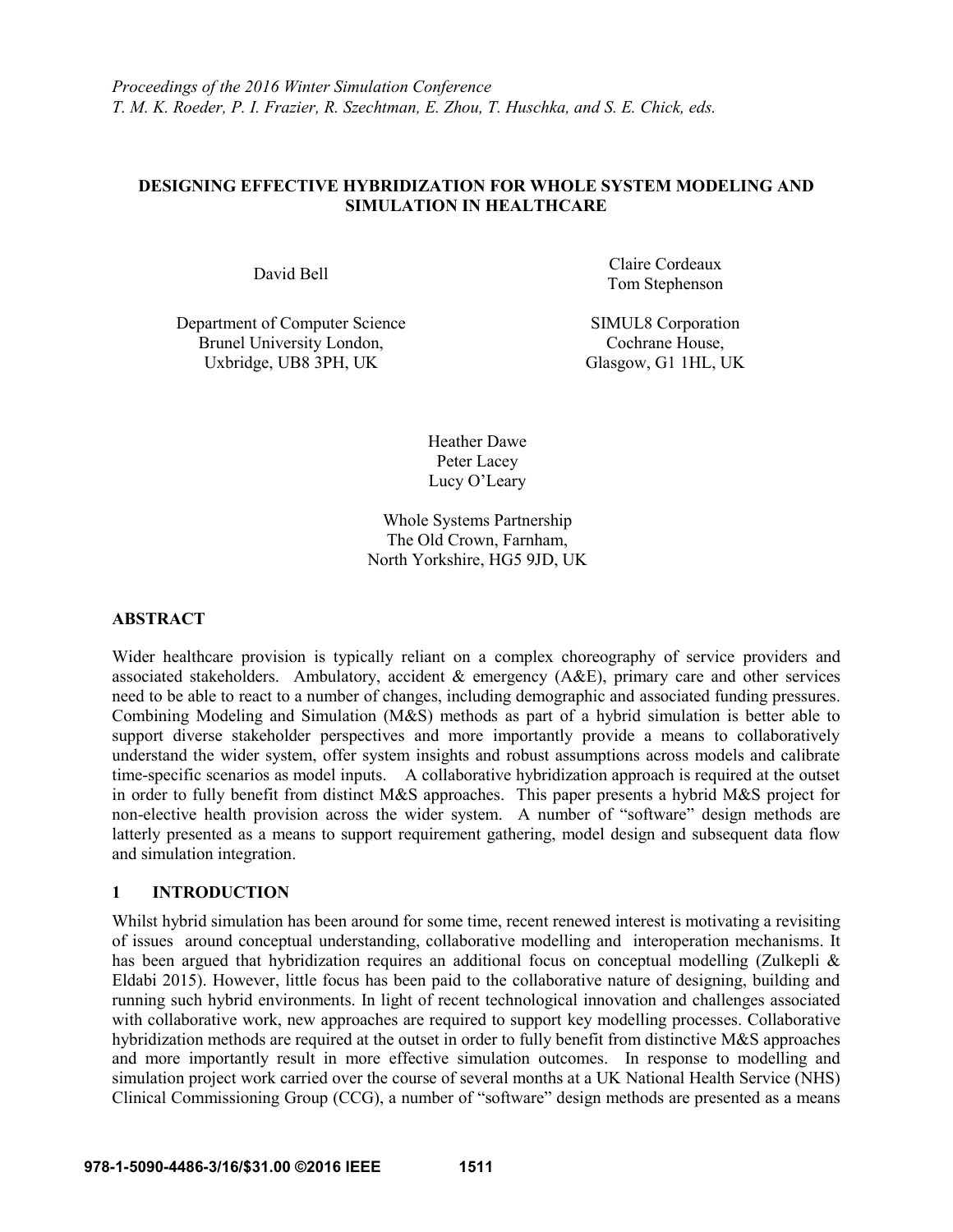to support requirements gathering, model design and subsequent data flow and simulation integration. This paper presents a hybrid M&S project for non-elective health provision across the wider service system.

Healthcare has been a popular home for hybrid simulation (Gao et al. 2014; Onggo 2014; Viana 2014; Fakhimi et al. 2015), also providing opportunities to explore wider system issues (Brailsford et al. 2010). Recent literature has typically focused on specific case studies, clearly demonstrating practical viability of the approach. Fewer publications however have explored the modelling process, especially when designing across organizational boundaries. This paper explores the use of software design techniques as a means to support organizational boundary crossing hybridization.

The remainder of the paper is organized as follows. Section two presents literature on the use of software design in support modeling and simulation. Section three summarizes the design science research method, articulating the links between the commercial healthcare project undertaken and the research presented here. Section four describes our case study in non-elective healthcare. In response, a number of Unified Modeling Language (UML) software modelling approaches are described in section five as a means to more effectively support collaborative hybrid modelling. Section six concludes the paper, summarizing the research, highlighting contribution and discussing future research.

# **2 BACKGROUND ON MODEL OF MODELING PROCESS**

Collaborative modelling has a long academic and industrial history. Richardson and Andersen describe five essential roles that should be present when group model building: 1) the facilitator, 2) the modeler/ reflector, 4) the process coach and 4) the recorder and the gatekeeper (Richardson & Andersen 1995). Software modeling, such as UML (Rumbaugh et al. 2004), has attempted to support an range of roles and stakeholder groups, typically with more specific diagrammatic approaches. However, questions of readability across diverse groups have been raised (Petre 2013). Unsurprisingly, within the simulation community, modeling approaches have tended to focus on the underlying paradigm and not on the process of model development. Discrete Event System Specification (DEVS) is one example, providing a discrete-event formalism (Zeigler 1987). Similar readability concerns about DEVS models have been investigated using UML Activity diagrams (Özmen & Nutaro 2015). More recently, software models have also been used as a basis for the simulation itself. Collaboratively building a simulation environment using different modeling paradigms and models requires more consideration of the design process however.

UML itself is widely used in the software engineering industry, emerging from a number of competing notations in the early 1990's. A range of diagram types exist, from more user oriented usecases to software oriented sequence diagrams. Traceability between diagrams has always been an important aspect of UML. SysML was added as a UML profile including both a subset and extension to its core. It has gained some interest in the simulation community due in part to its focus on engineering design with more specific requirement definition and the addition of constraints on system elements (or blocks). Unsurprisingly, with additional rule definition, SysML has been used as basis to auto generate simulation models (Huang et al. 2007).

Software models have also been used as a basis for simulation (other than SysML). The complexity of healthcare is often viewed as a system of systems (Zeigler 2014). Consequently, synchronization between systems needs to be exposed in models and simulations. Kim and Yeo (2014) used a range of UML models to generate Java based hybrid simulation. Activity diagrams were been used to define synchronization points between models. Business process modeling notation (BPMN) typically takes a higher-level, more service oriented view of a wider system. BPMN has also been used in simulation, both in student DES healthcare projects (Taylor et al. 2014) and as a possible means to promote wider use of agent based modelling (Onggo  $\&$  Karpat 2011). It is apparent from much of the literature that in order to build simulations using UML or BPMN a number of constraints exist: 1) Specific modeling patterns must be followed, 2) considerable configuration data must be provided and 3) simulation functionality is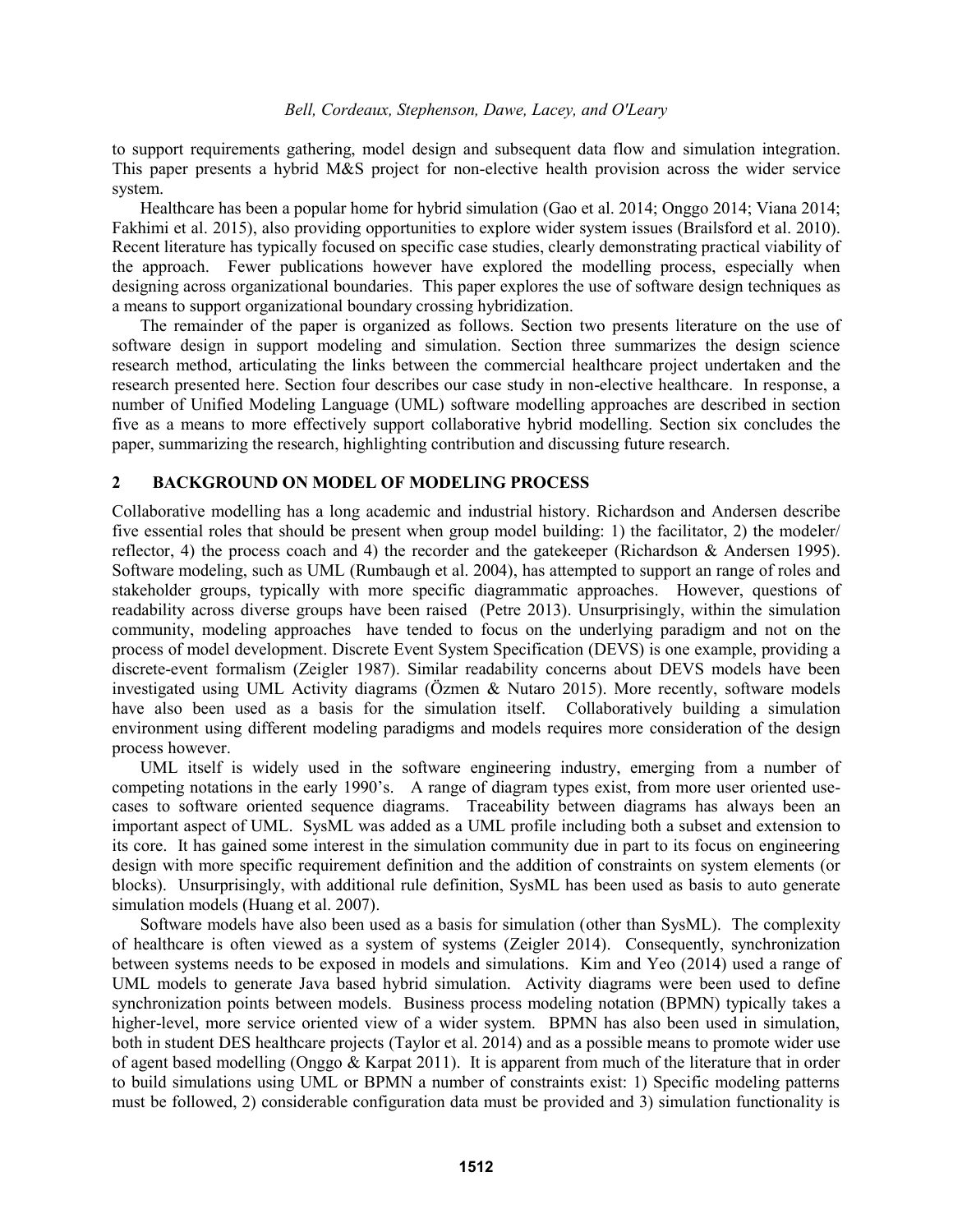# *Bell, Cordeaux, Stephenson, Dawe, Lacey, and O'Leary*

varied across tools. Furthermore, literature in this area fails to consider the more human, collaborative nature of hybrid simulation, an important initial motivation for using software modeling tools in the first place.

# **3 AN INDUSTRY-AS-LABORATORY DESIGN SCIENCE RESEARCH APPROACH**

This research follows design science research guidelines (Hevner et al. 2004) which promote both theoretical contribution alongside more practical design outputs. Typical contributions of a design science research project are one or more artefacts, taking the form of constructs, models, methods and/or instantiation in March and Smith (1995) parlance. This research has explored how software modelling is able to more effectively support the simulation hybridization process, more specifically the collaborative nature of such projects. An "industry-as-laboratory" research paradigm enables "researchers to identify problems through close involvement with industrial projects, and create and evaluate solutions in an almost indivisible research activity" (Potts 1993 p.20). This replication of industrial problems requires a research method that can be deployed to (a) solve such specific problems, (b) support both process and artifact analysis and (c) allow iterative, interpretive approaches to upfront hypothesis.

This project and allied research produced a rich set of artefacts (a number of which are presented below) and included evidence logging, contracts, presentations and emails; as well as the simulation models and resulting simulation runs. When considering artefacts it is worth noting the difference between project and research artefacts. Project artefacts are generated over the course of the project (including the core modelling and simulation). Research artefacts then follow in response the project itself and extant project data. The description of how software modelling can be applied is undertaken after the live project in order to address specific collaborative needs that were witnessed earlier.

Continuing on from project-based iterative simulation and modelling processes, an additional reflective iteration is appended to the project. Extant data and project records are analyzed in order to design a number of software models that more effectively support hybrid simulation projects of this type. Grounding outputs in the project data is able to validate artefacts and support their use. However, further utilization on additional projects is required to further validate effectiveness.

# **4 WHOLE SYSTEM HEALTHCARE MODELLING**

# **4.1 Live Project Description**

The project detailed in part in this paper in an ongoing project carried out over a number of months. The project team brought together two simulation companies (SIMUL8 and WSP) and Brunel University London. Partners operated as part of the Cumberland Initiative (http://cumberland-initiative.org/). The project was initiated by a UK NHS CCG who specified a number of strategies they wished to explore and simulate impact. Importantly, the project was tasked with the non-elective care and the associated wider system of services before and after the accident and emergency (A&E) envelopment. SIMUL8 focused on the discrete-event simulation (DES) modelling and WSP on system dynamics (SD). Brunel University London led the project and provided additional research into data analysis and the hybridization process. The process undertaken is detailed at a high level in table 1.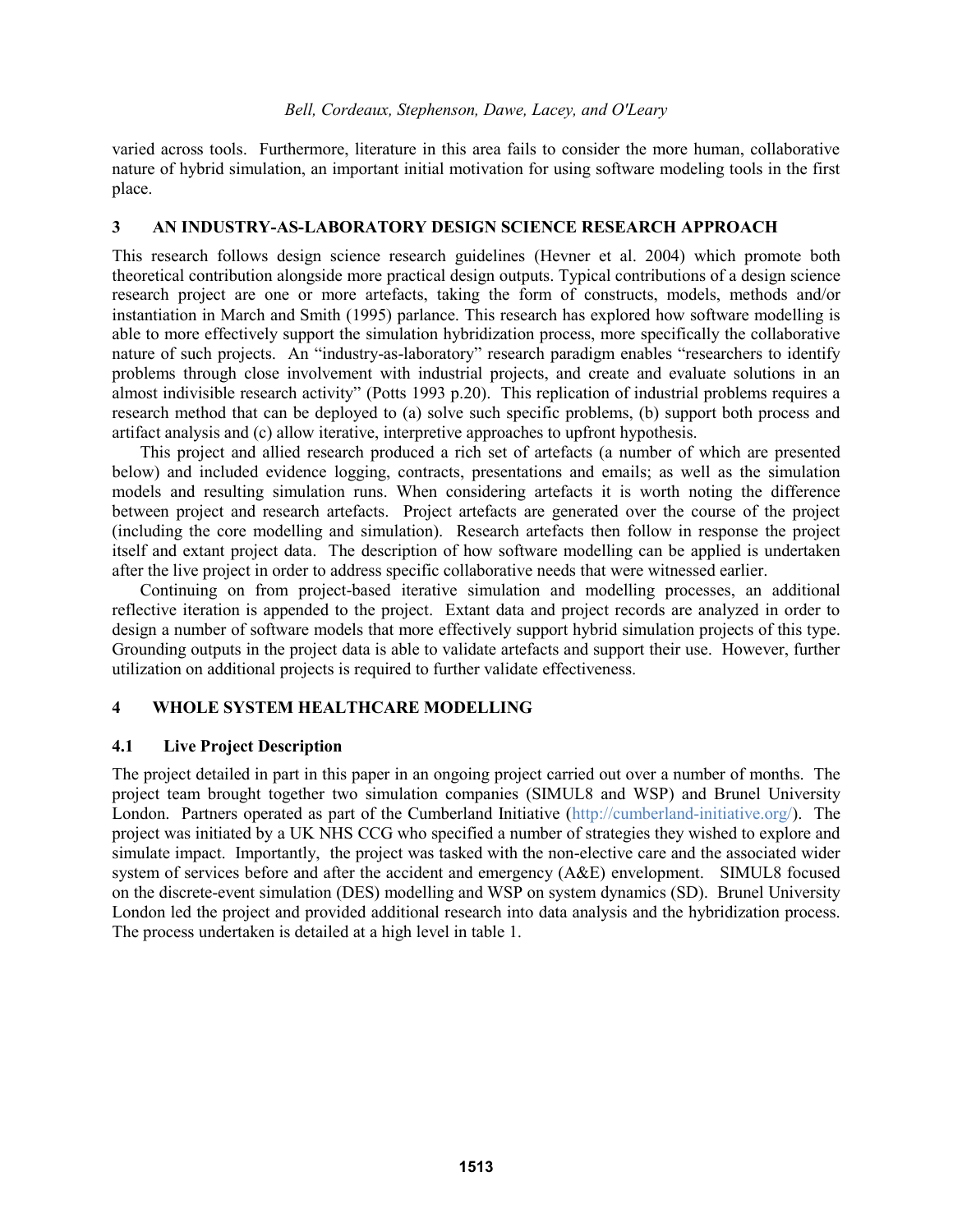### *Bell, Cordeaux, Stephenson, Dawe, Lacey, and O'Leary*

| <b>Process</b>                 | <b>Description</b>                                           |
|--------------------------------|--------------------------------------------------------------|
| Scoping                        | The project was scoped over three sequential steps: 1)       |
|                                | Contract negotiation, 2) a kick-off meeting and 3)           |
|                                | scoping documentation. The central focus of scoping          |
|                                | was on specific simulation requirements and user             |
|                                | strategy explorations.                                       |
| <b>Evidence Gathering</b>      | Evidence is gathered from the outset, including              |
|                                | organizational topology, key-stakeholders and possible       |
|                                | sources of information.                                      |
| <b>Individual Modelling</b>    | Each modelling team develops specific<br>models              |
|                                | addressing aforementioned simulation requirements.           |
| <b>Collaborative Modelling</b> | After iterating through a number of model runs,              |
|                                | connection between models is designed.                       |
| Scenario Execution (i)         | A number of scenarios are executed and associated            |
|                                | dashboards populated. Baseline data is presented in          |
|                                | more detail.                                                 |
| Demonstration                  | Results are presented to the client (with initial findings). |
| <b>Interim Review</b>          | The approach and initial results are reviewed by an          |
|                                | external expert.                                             |
| <b>Acceptance Testing</b>      | More detailed results are presented to the client            |
|                                | (alongside a detailed model walkthrough<br>and               |
|                                | demonstration). Baseline inputs and model assumption         |
|                                | are also presented.                                          |
| Scenario Execution (ii)        | A final number of model runs are carried out.                |
| Reporting                      | Reports are produced and dashboards populated.               |
| <b>Final Review</b>            | The final reporting is reviewed by an external expert.       |

Table 1: The Collaborative Hybridization Process.

Three key transitions described in table 1 are also revisited later – for software design consideration. First of these is the scoping-evidence gathering steps where all team members require a clear understanding of the aims, objectives and key stakeholder groups. Implied in this understanding is knowledge of who and when additional data is being collected. Interviews with these key stakeholders are subsequently able to provide evidence for model elements and baseline configuration. Secondly, the individual-collaborative modeling steps require a means to both understand macro state transitions, associated system data at these points and mechanisms for transfer between models. Finally, a more detailed design for data transfer is needed, covering the software components involved and associated data standards. Before addressing these transitions, the respective models and simulations are presented.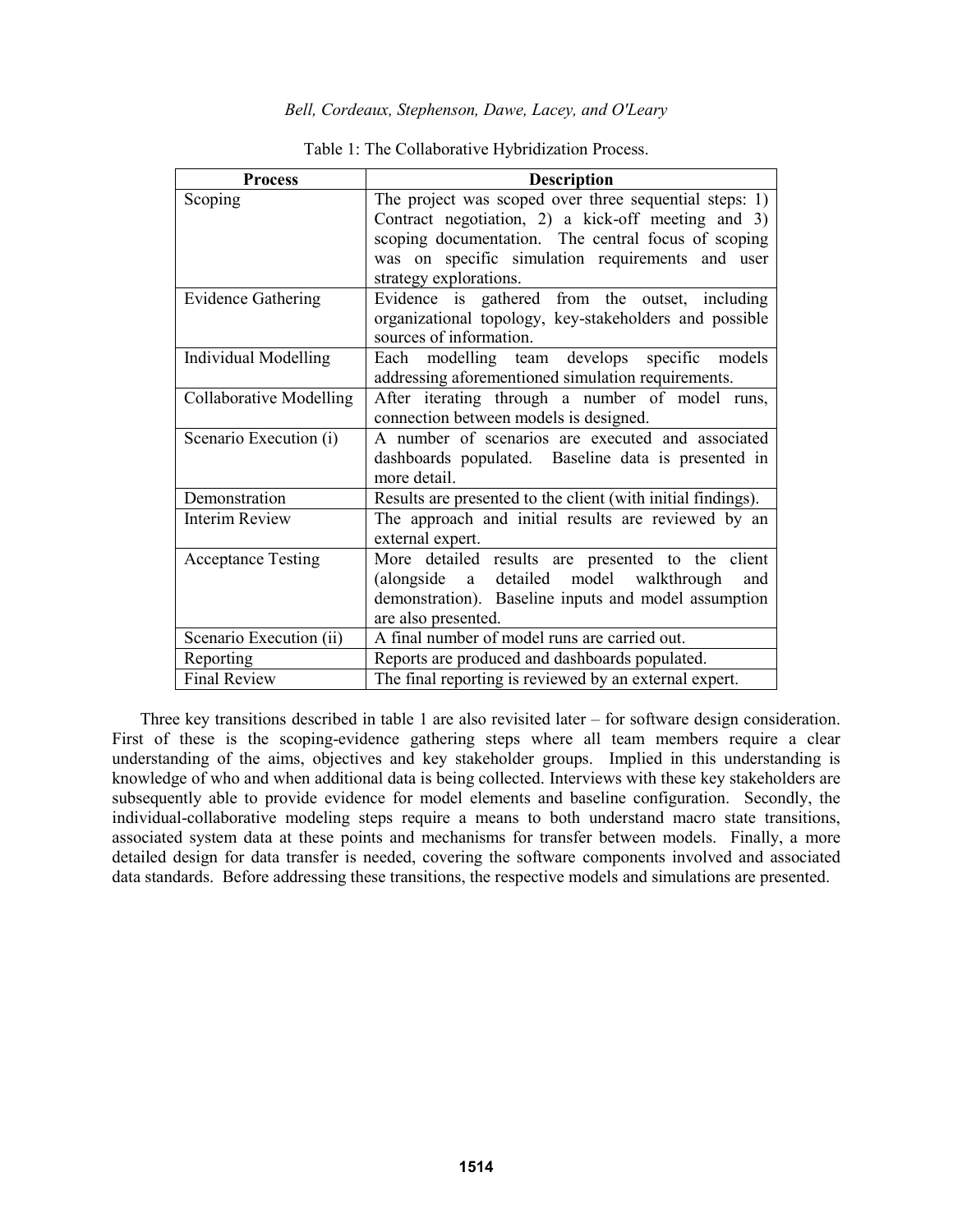### **4.2 Demographic and Strategic Interventions**

The baseline demand projections used in the system dynamic modelling were based on both demographic data and prevalence data to develop a series of demand drivers for key population cohorts. A series of stakeholder interviews were held to identify priorities for strategic system change. These included interviews with service commissioners, service providers and clinicians. The objectives of the stakeholder engagement process were to: 1) Understand what stakeholders in the wider system saw as the principal issues having an impact on the core unplanned care pathway, 2) identify known/ expected system changes likely to have an impact on the core pathway in the future, 3) explore potential service changes with the potential to improve performance in the unplanned care pathway and 4) enable intelligence and insight from one source to be triangulated across the system.

The system dynamics model was subsequently developed to simulate the impact of both the expected changes in baseline demand and the identified strategic service changes on the performance of the system, and in particular on demand for unplanned care. Applying the strategic service changes resulted in changes to the simulated level of demand for unplanned care. The variation in demand was simulated over time in the model outputs. This provided the basis for selecting alternative sets of input data to the operational model, based on (see figures 1):

- Strategic service changes selected
- Assumptions made relating to the scale and timing of the implementation of each strategic service change
- Time points at which the resulting demand was modelled



Figure 1: An example of SD modeling outputs.

Figure 2 is an example of SD output, presenting A&E attendances (after demographic and strategic changes) for a range of patient groups.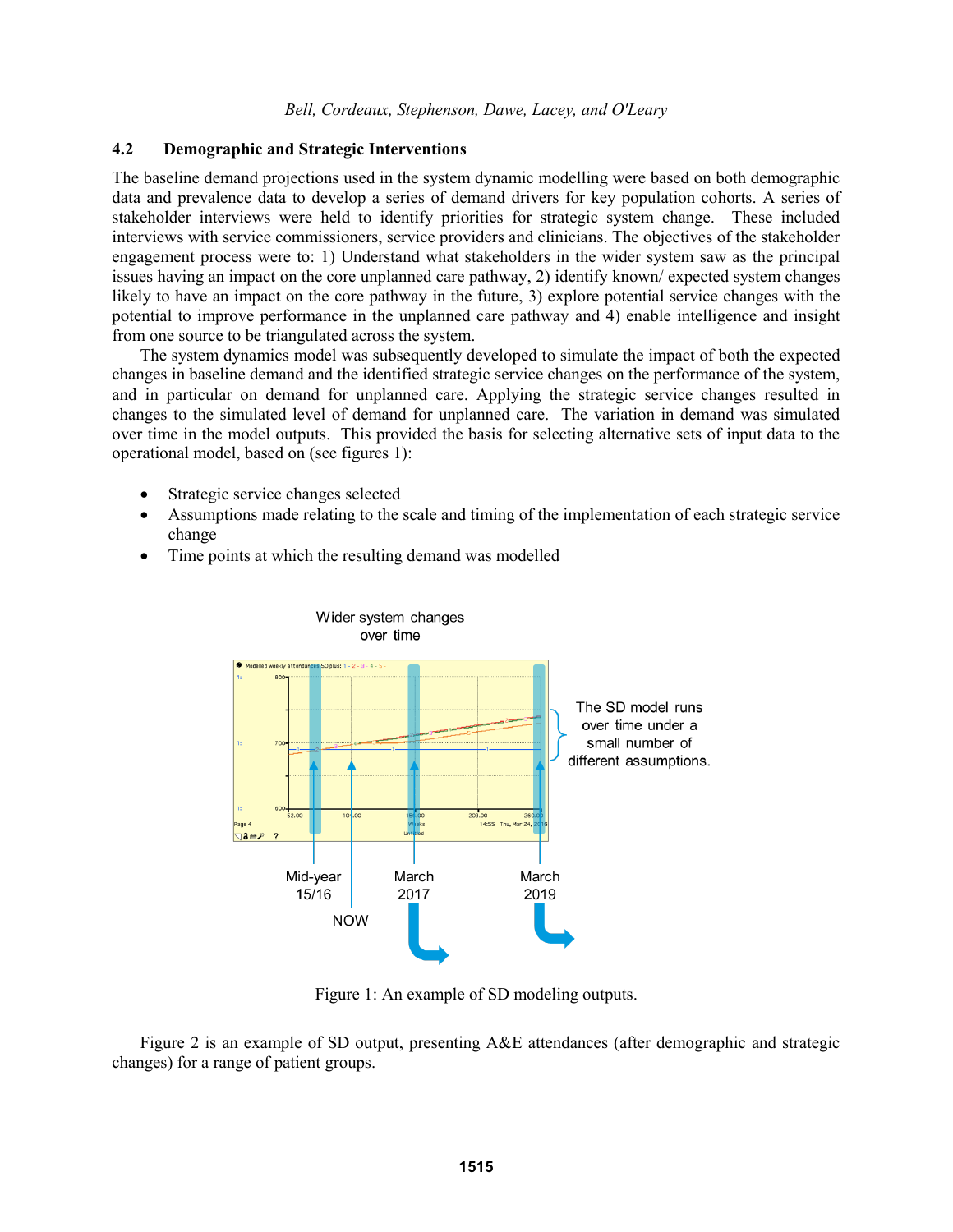*Bell, Cordeaux, Stephenson, Dawe, Lacey, and O'Leary*



Figure 2: An example SD results.

# **4.3 Modelling Impact at an Operational Level**

The DES was built to represent the wider system across the care system. Importantly, model elements were used to represent possible strategic change scenarios – accepting data from the SD model. Figure 3 presents a snippet of the DES model. After baseline testing a number of scenarios were explored, including bed numbers, care home support, ambulatory services and additional primary care.



Figure 3: The DES Model with example distributions.

SIMUL8 software was used to build a DES. The simulation mapped patient activity for one year through urgent care services. It used transactional data from the Health and Social Care Information Centre (http://www.hscic.gov.uk/) to accurately build a baseline of flow through these different services. Data was segregated by patient age, arrival method and arrival time to build distributions of arrival, routing and length of stay for patients in different services, including (i) discharge by hour, (ii) length of stay by hour and (iii) pediatric arrival. These separate distributions and routing patterns were tested against baseline data to ensure accuracy. Once accurate baseline were established, pre-defined changes were tested in the software. These changes typically explored the impact of more patients using alternative services. The fine grained segmentation of data enabled testing of changes more precisely, especially when looking at specific demographic impacts from SD modeling.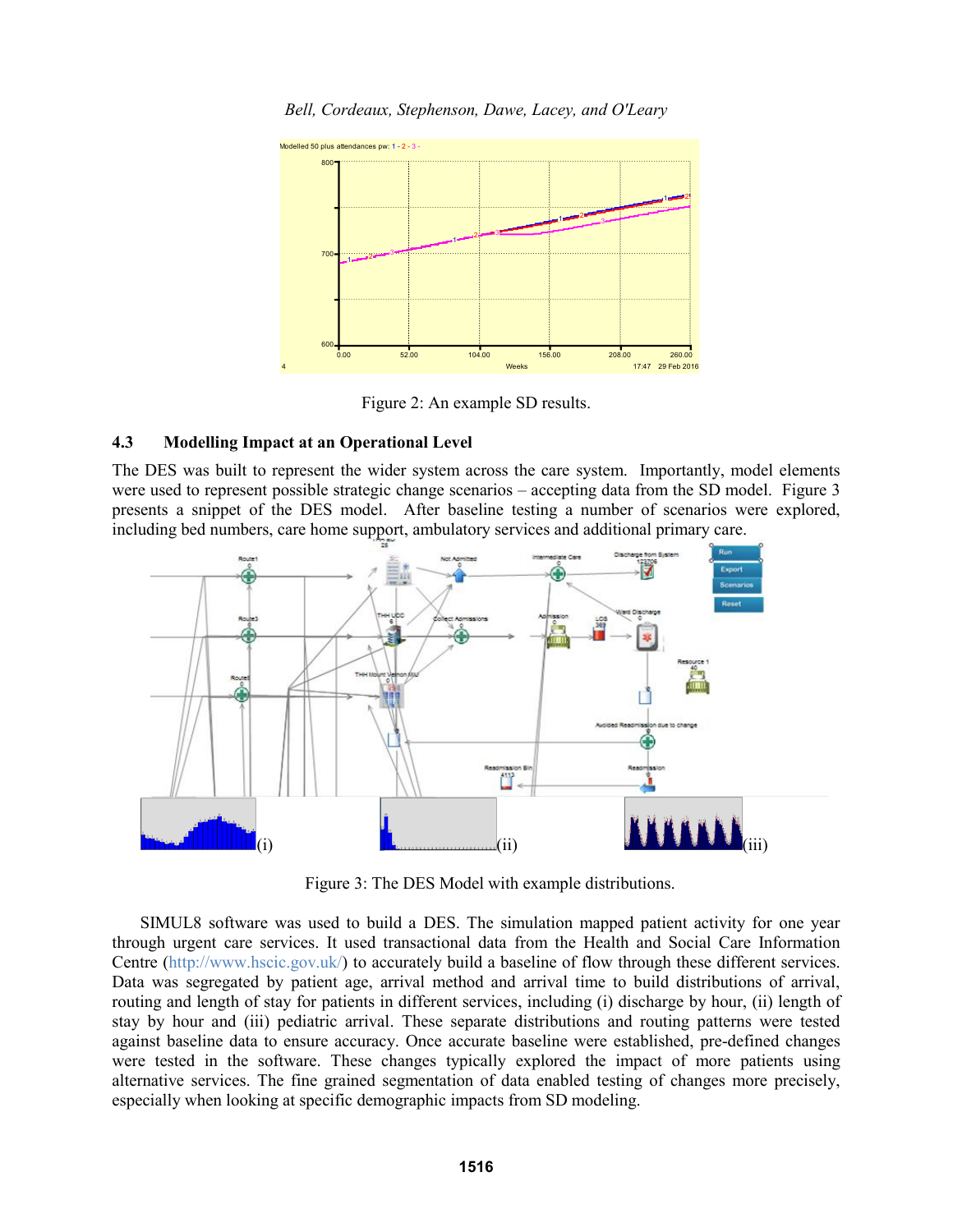

Figure 4: A snapshot of the DES Dashboard.

Co-ordination of data is critical in collaborative modelling, including expert input from interviews and model outputs. Uncovering relevant data drives connectivity between modeling activities and the models themselves.

#### **4.4 Connectivity Between Models**

How DES and SD models deal with time differs, and it was therefore important to consider carefully the nature of data exchange between the two modelling approaches. In a DES model the discrete entities pass through the model under a single set of assumptions from end to end of the modelled pathway. In this case the DES model has simulated the pathway from attendance at A&E to discharge from the hospital (with many runs) - reflecting the passage of time across the pathway. However, initial conditions change over time and the DES model is 'reset' and run are executed with a new set of conditions or, as in this case with the link to the SD model. Conditions at new point in time are informed by longer term strategic modelling using SD.

An SD model is a continuous simulation, and in this instance the model simulates changes in what are effectively the underlying baseline assumptions that can inform the DES model. For example, demographic driver are modelled that change incrementally over time alongside changes in the capacity in a number of pertinent 'out-of-hospital' services. When an SD model is run on several occasions this is typically under different baseline assumptions rather than as a result of different random variables within the run of the model (although this is possible within an SD model it is not how we have chosen to model in this case).

Each time step within an SD model represents a new set of initial conditions, whilst each time step in a DES model reflects the consequence of a cumulative, distribution based set of discrete entity 'decisions' based on a single set of initial conditions which are run multiple times. This means that pausing the SD model, or simply extracting a set of data outputs at particular points in the SD simulation (which in this case has been run over a 5 year period) provides an alternative set of initial conditions for the DES model to use, along with other 'internal' options that impact on the initial conditions within the bounds of the DES model. Both models use the same original baseline assumptions (which is time 0 in the SD model, or the baseline run for the DES model). The SD model is then used to derive new baseline assumptions for the DES model at two significant points in time, one at the end of a period over which proposed changes in the wider environment have been simulated, and one at a more distant point in the future to test for sustainability of the proposed solutions.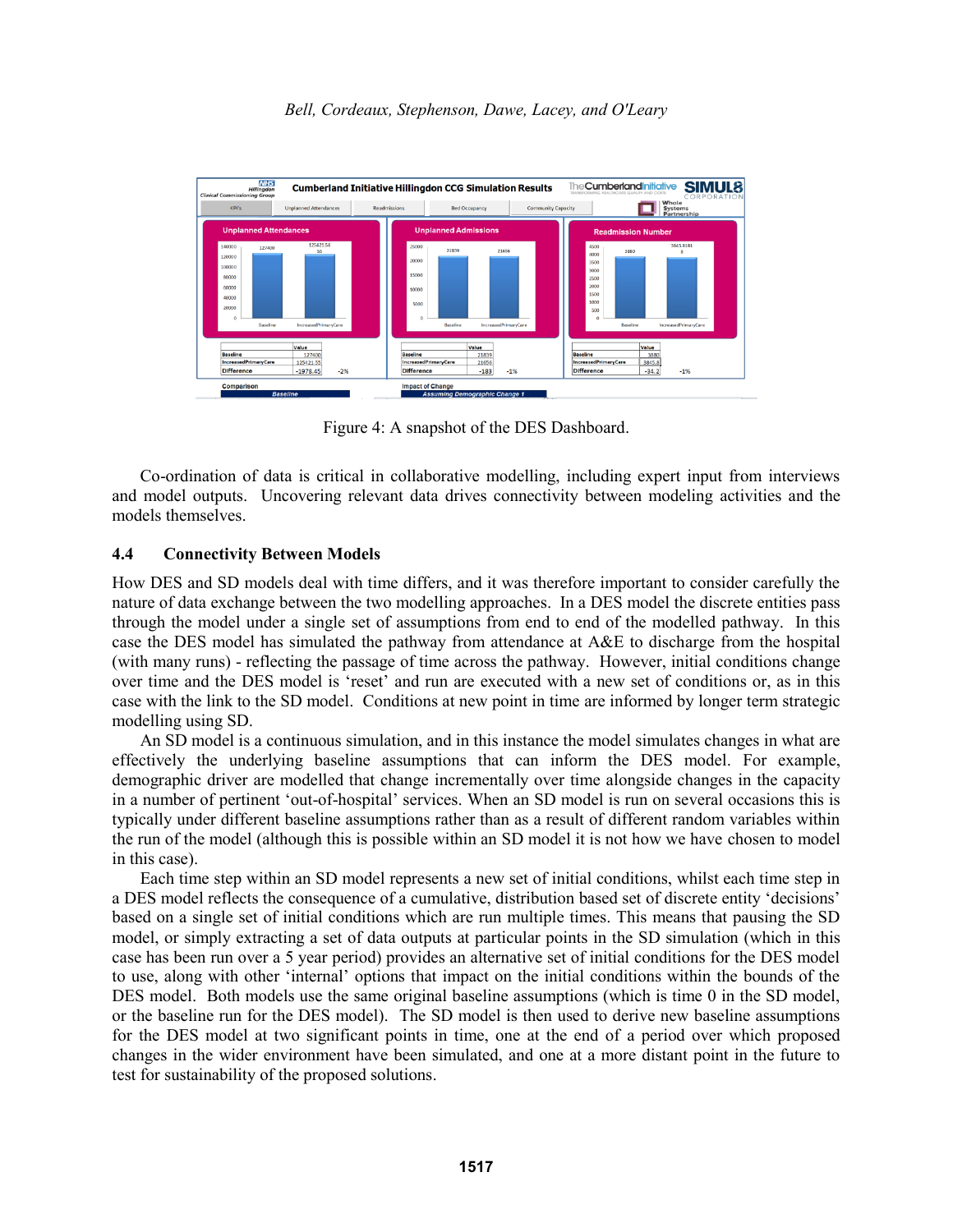# **5 SOFTWARE MODELS FOR HYBRIDIZATION**

A number of software modelling approaches can be utilized in support of the hybrid modelling process, specifically: 1) Initial scoping of the modelling requirements, 2) design time inter-operation between models and finally 3) practical inter-operation and data flows. Software models are able to facilitate communication between software (model) developers and provide clearly defined interfaces in terms of context, events and data. Summary models are included in this paper to clearly present their merit.

# **5.1 Scoping the Project**

A key element of a project kick-off is understanding the scope of the project. Stakeholders associated with each requirement need to be identified, both to understand their activities as part of the wider system and also to plan follow up information gathering interviews. Interviews provide knowledge required to understand the system and also identify sources of additional data for analysis – including larger on-line data sets. The UML model that best support these scoping activities is the use case diagram. Actor inheritance can be used to identify specific stakeholders and their organizational units. Figure 5 provides a motivating example depicting one requirement and one organization. Each use case is able to define a specific simulation requirement or strategic idea to explore, e.g. reducing unplanned attendances at accident and emergency. Actors can be annotated with data supplied directly or from their systems.



Figure 5: Use Case Modelling of project scope.

Use case narratives are then able to define the elements of service delivery for a specific organizational unit as steps. Importantly, data (acquired or required) or associated sources (e.g. data warehouses of flow data) are also detailed in the narrative alongside a particular stakeholder or in the step definition. Independent M&S activities follow with service elements defined that supplement models where appropriate. An example of strategy would be to test admission avoidance and discharge strategies.

# **5.2 Designing Connectivity in the Models**

Designing connectivity is central to hybrid simulation and typically relies on the state of a system at a particular time (as shown in figure 1 depicting three points in time). Behavioral state machine diagrams are able to link demographic data that includes modeled strategy impact at particular points in time with more fine grained simulated whole system operation. The former being the SD model, the later the DES model. Each model or model output represents granular state changes, although less concrete in continuous SD form where outputs are representative of interesting change points or events. The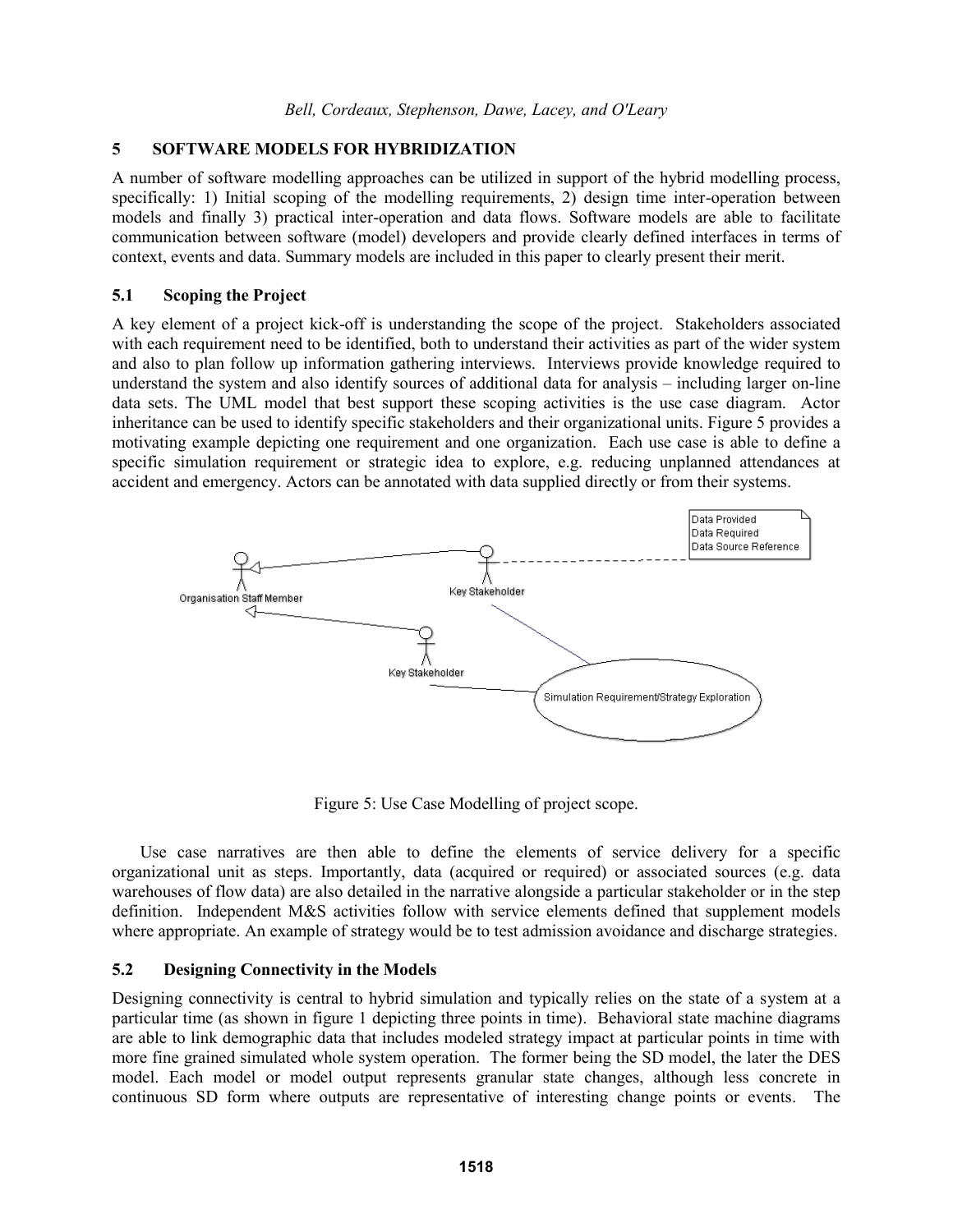#### *Bell, Cordeaux, Stephenson, Dawe, Lacey, and O'Leary*

modeling of state transition across models begins an understanding of how inter-operation can occur, including semantic integration. Connection states allows the designer to focus more on these specific points when interoperability is required. Others have used activity diagram to more fully define the underlying system and the connection between models. Our approach leaves this definition within the use-case narrative and instead focuses on each model state (model m1 and m2 in figure 6) and then on synchronization states (\*). Annotation is added to synchronization state, model connection points, detailing data to be transferred and reasoning for transfer at this point. Progressing from use-cases to state machine diagrams is not typical in software projects, but more natural when designing alongside simulation modeling within commercial simulation packages or software. UML is being used to supplement M&S with diagrams that support collaborative working and decision making.



Figure 6: Modelling interaction points between simulations (including time and state).

Although a relatively simplistic state-transition is presented, it is important to clearly articulate states across the hybrid simulation environment and more specifically for inter-model synchronization (including events that drive the synchronization  $-$  e.g. Event1 and 2). State annotation can be used to describe a particular state such as temporal or content references. It is important to note that the state machine diagram presented is a holistic view encompassing all of the modeling environment and consequently documents states and interaction involving all models. State transition labels are able to detail events triggering synchronization between models in additional to more standard intra-model transitions. An subset of SD to DES data transfer is depicted in Table 2 – noting that this transfer takes place at specific event (3 time events in the case of this reported project).

| <b>Property</b>                                     | Value |
|-----------------------------------------------------|-------|
| Modelled weekly attendance after interventions 5-17 | 405   |
| Modelled weekly attendance 18-49                    | 995   |
| Modelled weekly attendance 50+                      | 667   |
| Rapid Response Caseload                             | 7.4   |
| Bed Occupancy                                       | 19.4  |
| Over 65 discharges                                  | 155   |

Table 2: Example properties from SD-DES interaction.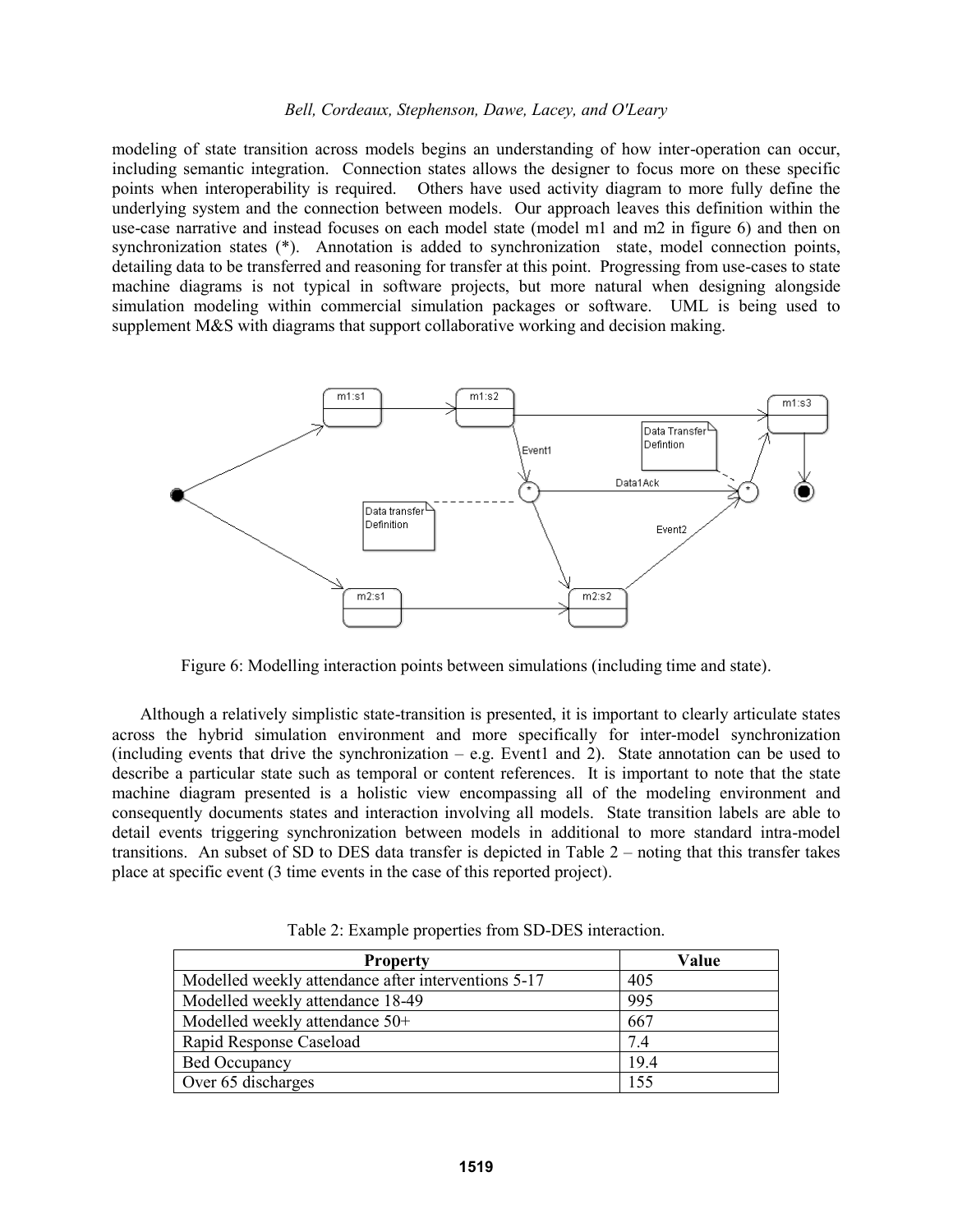# **5.3 Designing Data Flows Between Models**

Sequence Diagrams are able to model messaging between objects. Objects of interest in hybridization design are the specific simulation models themselves and components that enable connectivity. Each unique connection point can be modeled, designing the specific messaging that needs to take place.



Figure 7: Modelling data flows between models.

The sequence diagram (figure 7) models the synchronization points (\*) and design of the *ConnectionComponent,* articulating whether data translation functionality is placed within the simulation model sending data (*sender transformation*) or receiving data (*receiver transformation*). If neither of these approaches are possible an interface component is needed (*component transformation*). The messaging (*SimData* and *TransformedData*) requirements for each simulation define the transformation process taking place at a particular state in the sender model (Figure 6). Traceability must be maintained in the UML modelling between the connection and the event (\*).

### **6 CONCLUSION**

Hybrid simulation of healthcare system of systems is able to explore the impact of strategic change at a number of levels. This does however require additional design consideration when modeling is carried out as part of a collaborative endeavor. Common throughout the hybridization process presented is a focus on data, from its initial sourcing to later stages of inter-model data transformation. After presenting the DES and SD modeling a software oriented design approach is presented that supports M&S undertaken across organizational boundaries. Software models are used as a means to support better communication between technical stakeholder groups that often have different modelling perspectives – thus improving respective simulation models and their connectivity. UML diagrams are proposed as a means to capture project scope through inter-model data transfer. Importantly, the combination of SD and DES modeling is able to test strategic service changes and resulting impact on the level of demand for unplanned care. In summary, three UML modeling approaches are presented that sit alongside core M&S that are able to support key stages in the hybrid modeling process:

**Use Cases** *scope the project in order to begin the individual M&S activities.* **M&S** *activities are carried out by one or more modelers, in response to the Use Cases.*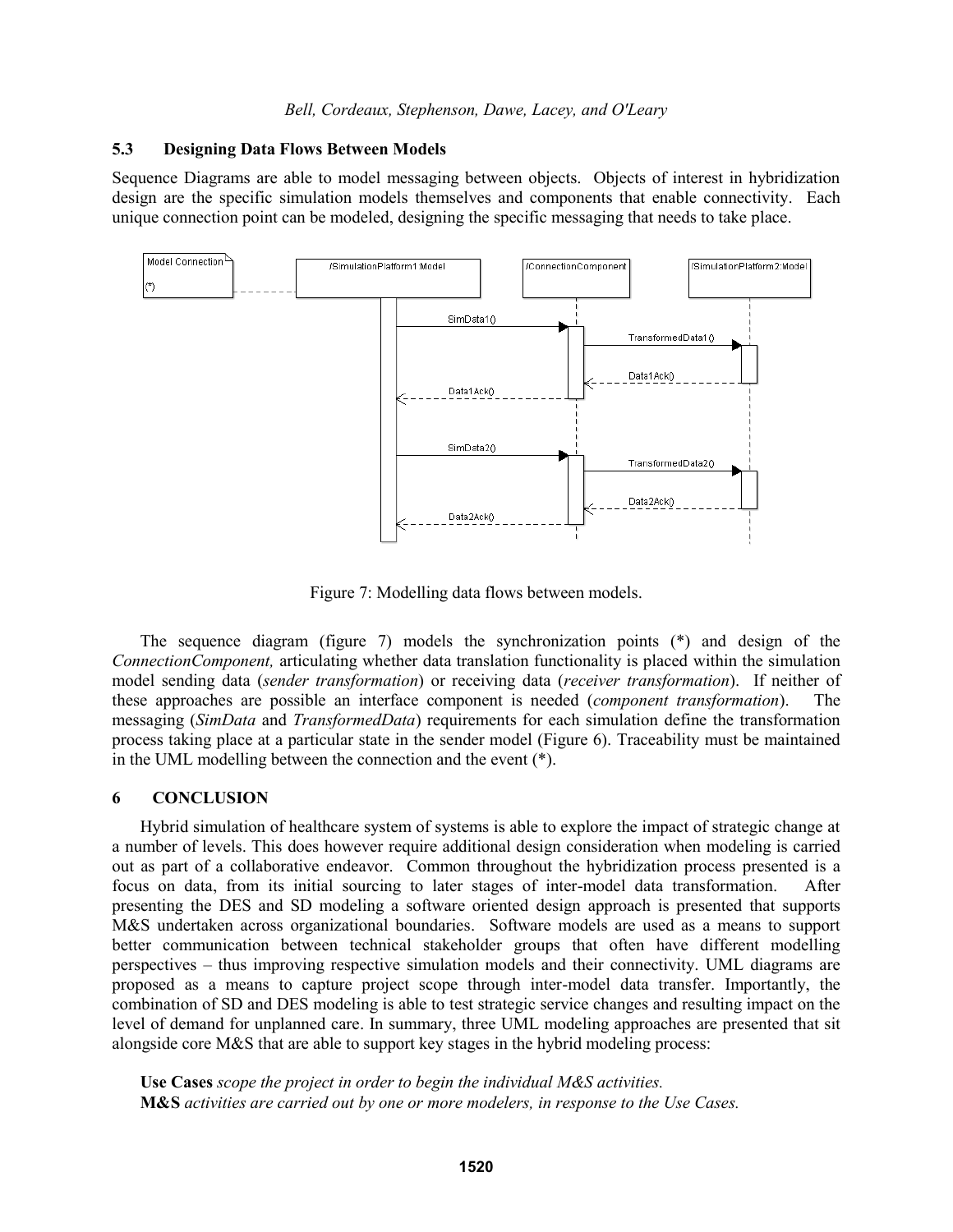### **State Machine Diagrams** *describe points when models need to inter-connect.* **Sequence Diagrams** *identify the connectivity code and messaging required to connect each model.*

Consistency and traceability are important, both between UML models (e.g. each use case strategy having a modelled interaction) and across UML and simulation models (e.g. precise event processing). Additional design work is envisaged to fully define the inter-model data transfers that are needed for hybrid simulation of complex healthcare system of systems. In particular, more configurable semantic interoperability is needed to better support specific model, data and simulation platform requirement.

# **ACKNOWLEDGMENTS**

The work reported in this paper was carried out with invaluable support from Hillingdon NHS Clinical Commissioning Group (CCG), the Cumberland Initiative and Professor Terry Young.

### **REFERENCES**

- Brailsford, S.C., S.M. Desai, J. Viana, 2010. "Towards the Holy Grail: Combining System Dynamics and Discrete-event Simulation in Healthcare". In *Proceedings of the 2010 Winter Simulation Conference*  edited by B. Johansson, S. Jain, J. Montoya-Torres, J. Hugan, and E. Yücesan, 2293–2303. Piscataway, New Jersey: Institute of Electrical and Electronics Engineers, Inc.
- Fakhimi, M., L.K. Stergioulas, N. Mustafee, 2015. "An Investigation of Hybrid Simulation for Modeling Sustainability in Healthcare". In *Proceedings of the 2015 Winter Simulation Conference* edited by L. Yilmaz, W. K. V. Chan, I. Moon, T. M. K. Roeder, C. Macal, and M. D. Rossetti. 1585–1596. Piscataway, New Jersey: Institute of Electrical and Electronics Engineers, Inc.
- Gao, A., N.D. Osgood, W. An, R.F. Dyck , 2014. "A tripartite hybrid model architecture for investigating health and cost impacts and intervention tradeoffs for diabetic end-stage renal disease". In *Proceedings of the 2014 Winter Simulation Conference.* edited by A. Tolk, S. Y. Diallo, I. O. Ryzhov, L. Yilmaz, S. Buckley, and J. A. Miller, 1676–1687. Piscataway, New Jersey: Institute of Electrical and Electronics Engineers, Inc.
- Hevner, A.R., S. Chattergee, 2004. "Design Science in Information Systems Research". *MIS Quarterly* 28(1):75–105.
- Huang, E., R. Ramamurthy, L.F. McGinnis, 2007. "System and Simulation Modeling using SysML". *In Proceedings of the 2007 Winter Simulation Conference* edited by S. G. Henderson, B. Biller, M.-H. Hsieh, J. Shortle, J. D. Tew, and R. R. Barton. 796–803. Piscataway, New Jersey: Institute of Electrical and Electronics Engineers, Inc.
- Kim, H.K., H. Yeo, 2014. "Design for U-health Care Hybrid Control Systems". *International Journal of Software Engineering and Its Applications* 8(2):375–384.
- March, S.T., G.F. Smith, 1995. "Design and Natural Science Research on Information Technology". *Decision Support Systems* 15(4):251–266.
- Onggo, B.S., 2014. "Elements of a Hybrid Simulation Model: A Case Study of the Blood Supply Chain in Low- and Middle-income Countries". In *Proceedings of the 2014 Winter Simulation Conference* edited by A. Tolk, S. Y. Diallo, I. O. Ryzhov, L. Yilmaz, S. Buckley, and J. A. Miller. 1597–1607. Piscataway, New Jersey: Institute of Electrical and Electronics Engineers, Inc.
- Onggo, B.S.S., O. Karpat, 2011. "Agent-based Conceptual Model Representation using BPMN". In *Proceedings of the 2011 Winter Simulation Conference*. edited by S. Jain, R.R. Creasey, J. Himmelspach, K.P. White, and M. Fu. 671–682. Piscataway, New Jersey: Institute of Electrical and Electronics Engineers, Inc.
- Özmen, Ö., J. Nutaro, 2015. "Activity Diagrams for DEVS Models: A Case Study Modeling Health Care Behavior". In *Proceedings of the Symposium on Theory of Modeling & Simulation* 129–134.
- Petre, M., 2013. "UML in Practice". In *Proceedings of the 2013 International Conference on Software*